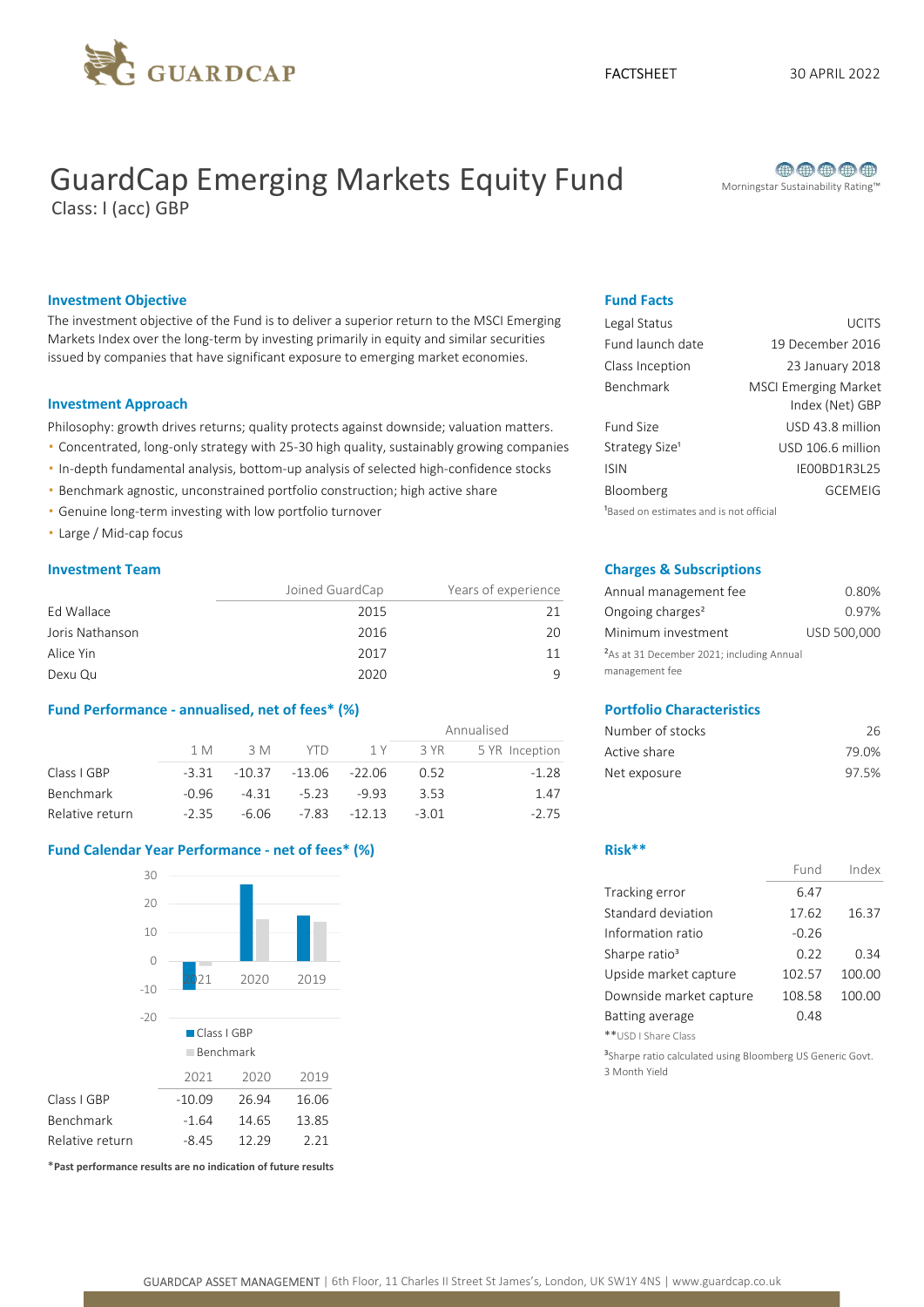

### Geographic Allocation (%) Sector Allocation (%)

- 
- Latin America 14.78
- **United States** 2.73
- 



| Asia Pacific  | 80.02 | Information Technology    | 28.06 |
|---------------|-------|---------------------------|-------|
| Latin America | 14.78 | • Consumer Discretionary  | 25.89 |
| United States | 2.73  | $\blacksquare$ Financials | 17.01 |
| ■ Cash        | 2.47  | • Communication Services  | 9.67  |
|               |       | • Consumer Staples        | 7.62  |
|               |       | Industrials               | 4.10  |
|               |       | ■ Real Estate             | 3.11  |
|               |       | $=$ Cash                  | 2.47  |
|               |       | ■ Health Care             | 2.07  |



|                     | % of assets |
|---------------------|-------------|
| <b>TSMC</b>         | 7.79%       |
| Samsung Electronics | 7.29%       |
| Mercadol ibre       | 6.60%       |
| HDFC Bank           | 5.76%       |
| AIA Group           | 5.02%       |
|                     |             |

#### Top 5 Holdings **Monthly Contributors / Detractors** Monthly Contributors / Detractors

|                     | % of assets |                | Contribution to return |
|---------------------|-------------|----------------|------------------------|
| TSMC                | 7.79%       | + JD.com       | 0.71%                  |
| Samsung Electronics | 7.29%       | + NetEase      | 0.29%                  |
| MercadoLibre        | 6.60%       | + Becle        | 0.26%                  |
| <b>HDFC Bank</b>    | 5.76%       | - MercadoLibre | $-1.07%$               |
| AIA Group           | 5.02%       | - Infosys      | $-0.75%$               |
|                     |             | - TSMC         | $-0.53%$               |
|                     |             |                |                        |

### Manager Commentary

The MSCI Emerging Markets Index returned -5.6% in April. US dollar returns for emerging market investors were negatively affected by the 4.7% increase in the US Dollar Index during the month, which reached its highest level since 2002. All three emerging market regions were down in US dollar terms with Latin America (-13.0%) the worst performer followed by Emerging Asia (-5.1%) and EMEA (-3.3%). By sector, only utilities (+1.1%) and energy (+0.3%) recorded positive returns, whereas IT (-10.7%), materials (-8.2%) and healthcare (-8.1%) recorded the largest monthly declines. The US 10-year Treasury yield reached 2.9%, almost double the level that it ended 2021.

Detractors from performance included: Latin American digital leader MercadoLibre, whose dollar denominated shares were lower on local currency weakness and a broader de-rating of growth companies; Indian IT consultant Infosys's revenue and margin guidance for the upcoming fiscal year fell short of market expectations; and TSMC raised full year guidance when it reported in mid-April but its shares fell by more than 10% over the course of the month.

Contributors to performance included: JD.com, as the market became more optimistic about the potential for an easing in the regulatory pressure on Chinese digital businesses; Chinese game developer Netease saw its shares rise when the local regulator granted publishing licences to the first batch of new video games since July 2021; and the shares of Becle, the Mexican owner of the Cuervo tequila brands, responded positively to first quarter results that were comfortably ahead of expectations.

#### Share Class Ratings

Overall Morningstar Rating™

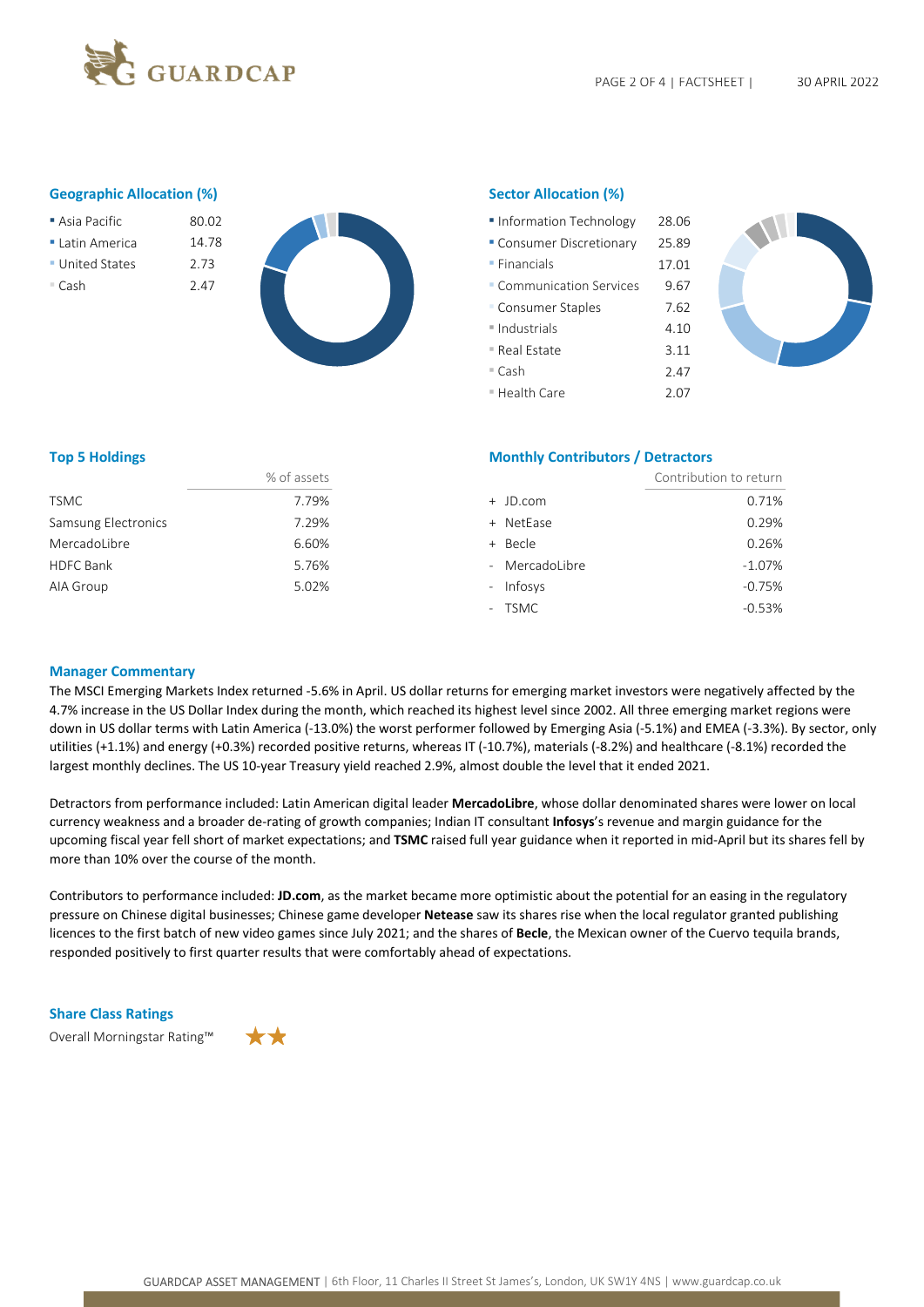

# ESG Reporting\*

Morningstar Sustainability Rating™ Classification: Article 8 Morningstar Low Carbon Designation™



## Fund ESG Ratings **Sustainable Finance Disclosure Regulation (SFDR)** Sustainable Finance Disclosure Regulation (SFDR)

### ESG Integration

All companies under consideration are assessed against the team's ten Investment Criteria, including strong "Foundations for Sustainable Growth" (FSG), which ensures that a company's ESG practices align with its potential for long-term sustainable growth. The Fund's concentrated approach (25-30 stocks) enables a thorough understanding of the sustainability risks and opportunities relevant to each company and an analysis of a company's ESG issues forms a key part of every investment decision.

#### Active Ownership

Active ownership is deeply embedded in our investment philosophy and where practical we vote on every resolution and corporate action proposed by our companies. If a company is engaged in a practice that concerns us, we will engage with the company on the issue, seek to learn more about it and encourage positive change.

#### Exclusion Policy

The Fund excludes direct investment in corporate issuers that are involved in the manufacture or production<sup>1</sup> of:



Firearms or small arms ammunition Tobacco products Tobacco products



Controversial weapons<sup>2</sup> Extraction of fossil fuels and/or generation of power from them

²Includes anti-personnel landmines, cluster munitions, biological weapons and chemical weapons

<sup>1</sup>Subject to a specific revenue threshold of 5%, based on a company's annual report



# Carbon to Revenue (C/R)  $52.13$  590.26 Scope 1 198 13,252 Carbon to Value Invested (C/V) 18.25 335.65 Scope 2 652 2,175 Weighted Average Carbon Intensity (WACI) 72.67 365.21

Source: S&P Trucost Limited © Trucost 2022; as at 31 March 2022. Carbon Intensity calculated in TCO2E/USD M. The lower the score the lower the intensity. Includes Scope 1 and Scope 2 emissions.

The Carbon to Revenue (C/R) metric shows the intensity of the portfolio and benchmark using the absolute apportioned carbon emissions and apportioned revenues, calculated on an ownership basis (value of holdings divided by chosen apportioning metric), as at the analysis date. The Carbon to Value (C/V) Invested metric takes the carbon emissions (apportioned using either market capitalisation or enterprise value) divided by the value of holdings in a portfolio or benchmark. The Weighted Average Carbon Intensity (WACI) metric takes the carbon intensity (total carbon emissions divided by total revenue) of each holding and multiplies it by its investment weight (the current value of the holding relative to the current value of the whole portfolio).

### Carbon Intensity Carbon Apportioned by Scope



Source: S&P Trucost Limited © Trucost 2022, as at 31 March 2022. Calculated in TCO2E. The lower the score the lower the emissions. Greenhouse Gas (GHG) Protocol methodology.

This represents the absolute quantity of portfolio or benchmark emissions attributed from their underlying constituents on an ownership basis, as at the analysis date, based on the defined GHG methodology. Absolute carbon emissions are apportioned from a company to a portfolio based on equity ownership (market capitalisation) or share of financing (enterprise value). Scope 1 emissions are from directly emitting sources that are owned or controlled by a company. Scope 2 emissions are from the consumption of purchased electricity, steam, or other sources of energy generated upstream from a company's direct operations. Reference: GHG Protocol.